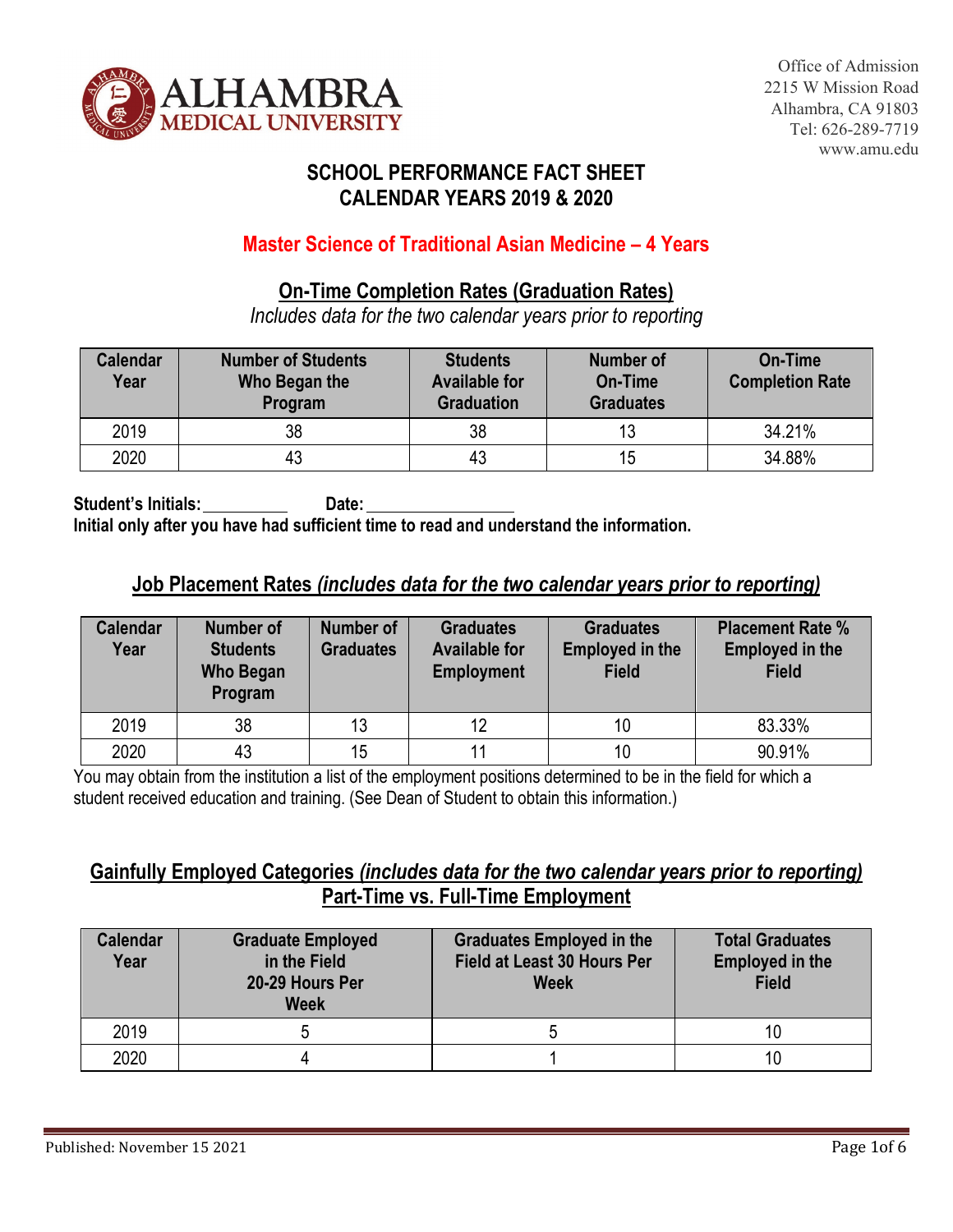

### **Single Position vs. Concurrent Aggregated Position**

| <b>Calendar</b><br>Year | <b>Graduates</b><br><b>Employed in the</b><br><b>Field in a Single</b><br><b>Position</b> | <b>Graduates Employed in the</b><br><b>Field in Concurrent</b><br><b>Aggregated Positions</b> | <b>Total Graduates</b><br><b>Employed in the</b><br><b>Field</b> |
|-------------------------|-------------------------------------------------------------------------------------------|-----------------------------------------------------------------------------------------------|------------------------------------------------------------------|
| 2019                    |                                                                                           |                                                                                               |                                                                  |
| 2020                    |                                                                                           |                                                                                               |                                                                  |

### **Self-Employed / Freelance Positions**

| <b>Calendar</b><br>Year | <b>Graduates Employed who are Self-</b><br><b>Employed or Working Freelance</b> | <b>Total Graduates</b><br><b>Employed in the Field</b> |
|-------------------------|---------------------------------------------------------------------------------|--------------------------------------------------------|
| 2019                    |                                                                                 | 10                                                     |
| 2020                    |                                                                                 | 10                                                     |

#### **Institutional Employment**

| <b>Calendar</b><br>Year | <b>Graduates Employed in the Field who are</b><br><b>Employed by the Institution, an Employer</b><br>Owned by the Institution, or an Employer<br>who Shares Ownership with the<br>Institution. | <b>Total Graduates</b><br><b>Employed in the Field</b> |
|-------------------------|------------------------------------------------------------------------------------------------------------------------------------------------------------------------------------------------|--------------------------------------------------------|
| 2019                    |                                                                                                                                                                                                | 10                                                     |
| 2020                    |                                                                                                                                                                                                | 10                                                     |

#### Student's Initials: Date: **Initial only after you have had sufficient time to read and understand the information.**

This program may result in freelance or self-employment.

- The work available to graduates of this program is usually for freelance or self-employment.
- This type of work may not be consistent.
- The period of employment can range from one day to weeks to several months.
- Hours worked in a day or week may be more or less than the traditional 8 hours workday or 40 hours work week.
- You can expect to spend unpaid time expanding your networks, advertising, promoting your services, or honing your skills.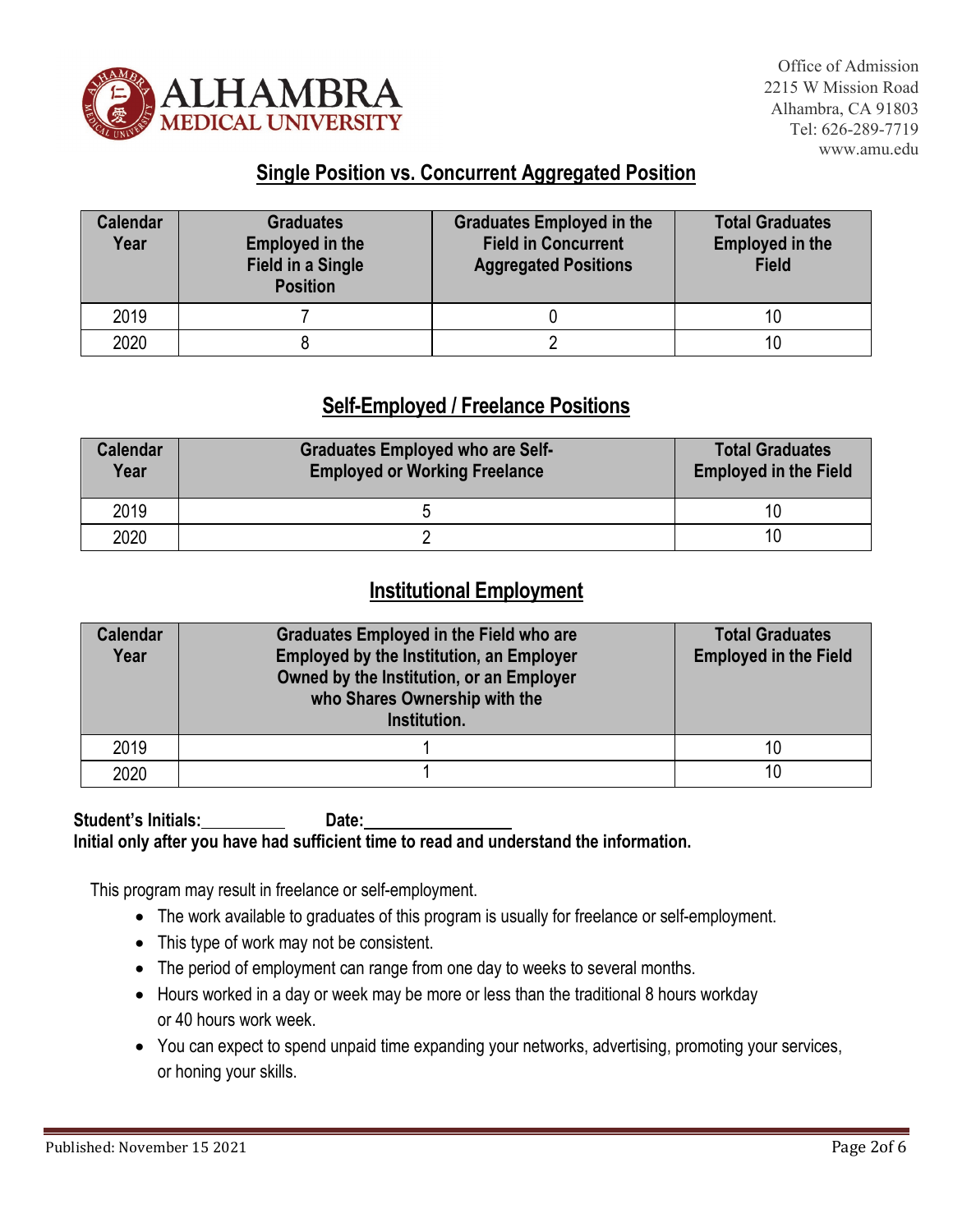

- Once graduates begin to work freelance or are self-employed, they will be asked to provide documentation that they are employed as such so that they may be counted as placed for our job placement records.
- Students initialing this disclosure understand that either a majority or all of this school's graduates are employed in this manner and understand what comprises this work style.

**Student's Initials: Date: Only initial after you have had sufficient time to read and understand the information.**

### **License Examination Passage Rates** *(includes data for the two calendar years prior to reporting)*

| <b>Calendar</b><br>Year | Number of<br><b>Graduates in</b><br><b>Calendar Year</b> | Number of<br><b>Graduates</b><br><b>Taking Exam</b> | <b>Number Who</b><br><b>Passed First</b><br><b>Available Exam</b> | Number Who<br><b>Failed First</b><br><b>Available</b><br><b>Exam</b> | <b>Passage</b><br>Rate |
|-------------------------|----------------------------------------------------------|-----------------------------------------------------|-------------------------------------------------------------------|----------------------------------------------------------------------|------------------------|
| 2019                    | 13                                                       | 12                                                  | 11                                                                |                                                                      | 91.67%                 |
| 2020                    | 15                                                       |                                                     |                                                                   |                                                                      | 100%                   |

Licensure examination passage data is not available from the state agency administrating the examination. We are unable to collect data from 0 graduates.

**Student's Initials: Date:**

**Initial only after you have had sufficient time to read and understand the information.**

#### **Salary and Wage Information** *(includes data for the two calendar years prior to reporting)*

#### **Annual salary and wages reported for graduates employed in the field.**

| <b>Calendar</b><br>Year | <b>Graduates</b><br><b>Available for</b><br><b>Employment</b> | <b>Graduates</b><br><b>Employed in</b><br><b>Field</b> | \$20,001<br>-<br>\$25,000 | \$35,001<br>-<br>\$40,000 | \$40,001<br>\$45,000 | \$45,001<br>\$50,000 | <b>No Salary</b><br><b>Information</b><br><b>Reported</b> |
|-------------------------|---------------------------------------------------------------|--------------------------------------------------------|---------------------------|---------------------------|----------------------|----------------------|-----------------------------------------------------------|
| 2019                    | 19                                                            |                                                        |                           |                           |                      |                      | 12                                                        |
| 2020                    |                                                               |                                                        |                           |                           |                      |                      |                                                           |

A list of sources used to substantiate salary disclosures is available from the school. (See Dean of Student to obtain this information.)

**Student's Initials: Date: Initial only after you have had sufficient time to read and understand the information.**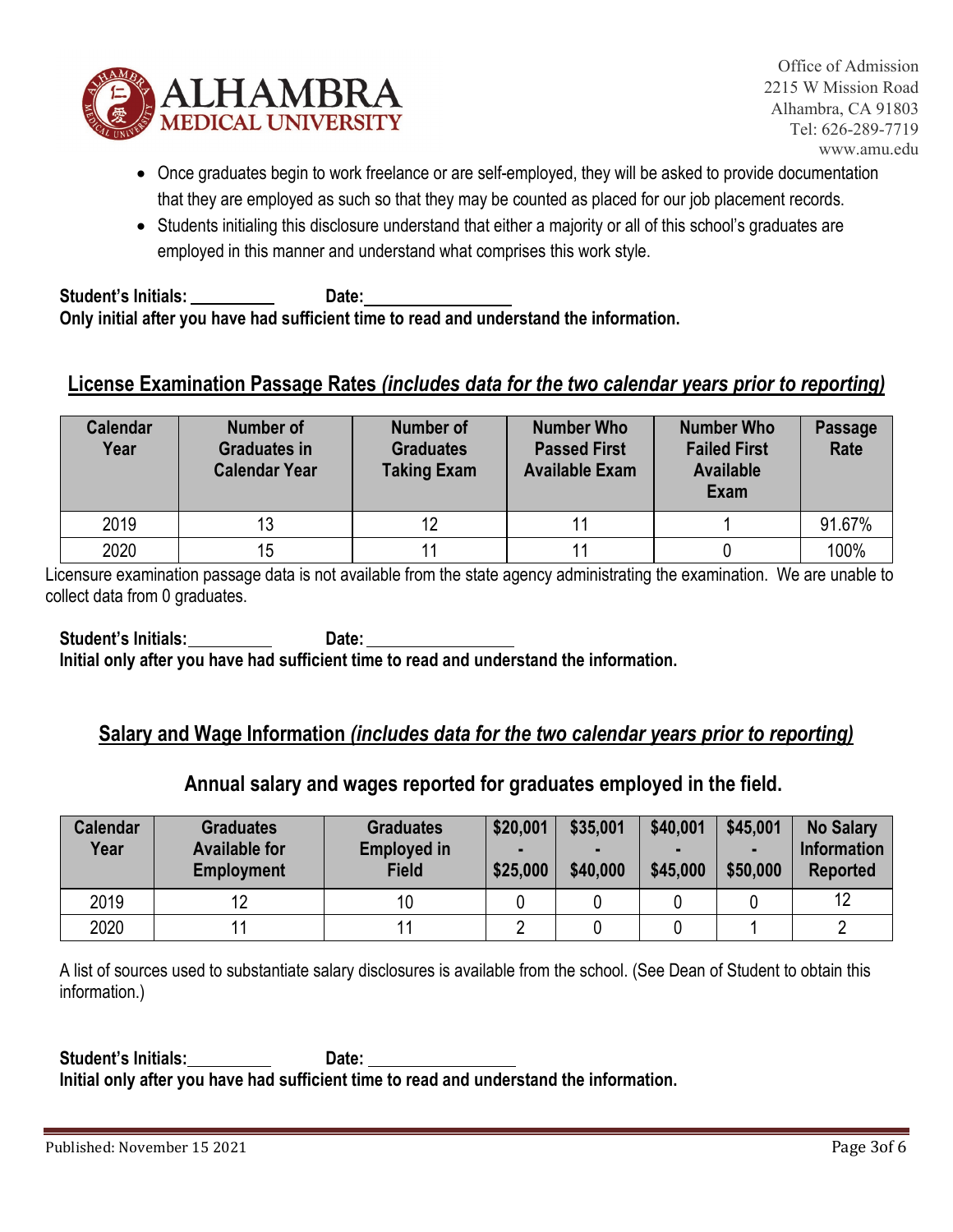

Office of Admission 2215 W Mission Road Alhambra, CA 91803 Tel: 626-289-7719 www.amu.edu

## **Cost of Educational Program**

Total charges for the program for students completing on-time in 2019: \$39,610, in 2018: \$36,370, in 2017: \$36,370. Additional charges may be incurred if the program is not completed on-time.

**Student's Initials: Date: Initial only after you have had sufficient time to read and understand the information.**

## **Federal Student Loan Debt**

#### Students under MSAOM program are eligible for federal student loans but no data is available yet.

| Most recent three<br>year cohort default<br>rate, as reported by<br>the United State<br>Department of<br>Education. <sup>1</sup> | The percentage of<br>enrolled students in<br>2019 receiving federal<br>student loans to pay<br>for this program. | The average amount of federal<br>student loan debt of 2019<br>graduates who took out federal<br>student loans at this institution. | The percentage of<br>graduates in 2019<br>who took out<br>federal student<br>loans to pay for this<br>program. |
|----------------------------------------------------------------------------------------------------------------------------------|------------------------------------------------------------------------------------------------------------------|------------------------------------------------------------------------------------------------------------------------------------|----------------------------------------------------------------------------------------------------------------|
| 2019                                                                                                                             | 15.20                                                                                                            | \$43,403.50                                                                                                                        | Calculate pls                                                                                                  |
| 2020                                                                                                                             | 15.70                                                                                                            | \$13,702.69                                                                                                                        | 26.7%                                                                                                          |

1The percentage of students who defaulted on their federal student loans is called the Cohort Default Rate (CDR). It shows the percentage of this school's students who were more than 270 days (9 months) behind on their federal student loans within three years of when the first payment was due. This is the most recent CDR reported by the U.S. Department of Education. \* data for three year CDR will not be available until 2021.

#### Student's Initials: Date: **Initial only after you have had sufficient time to read and understand the information.**

This fact sheet is filed with the Bureau for Private Postsecondary Education. Regardless of any information you may have relating to completion rates, placement rates, starting salaries, or license exam passage rates, this fact sheet contains the information as calculated pursuant to state law.

Any questions a student may have regarding this fact sheet that have not been satisfactorily answered by the institution may be directed to the Bureau for Private Postsecondary Education at 2535 Capitol Oaks Drive, Suite 400, Sacramento, CA 95833, [www.bppe.ca.gov,](http://www.bppe.ca.gov/) toll-free telephone number (888) 370-7589 or by fax (916) 263-1897.

| Student Name - Print<br><u> 1980 - Jan Sterling Sterling, amerikansk politiker (d. 1980)</u> |      |
|----------------------------------------------------------------------------------------------|------|
| Student Signature <b>Student Signature</b>                                                   | Date |
| <b>School Official</b>                                                                       | Date |

Published: November 15 2021 **Page 4of 6**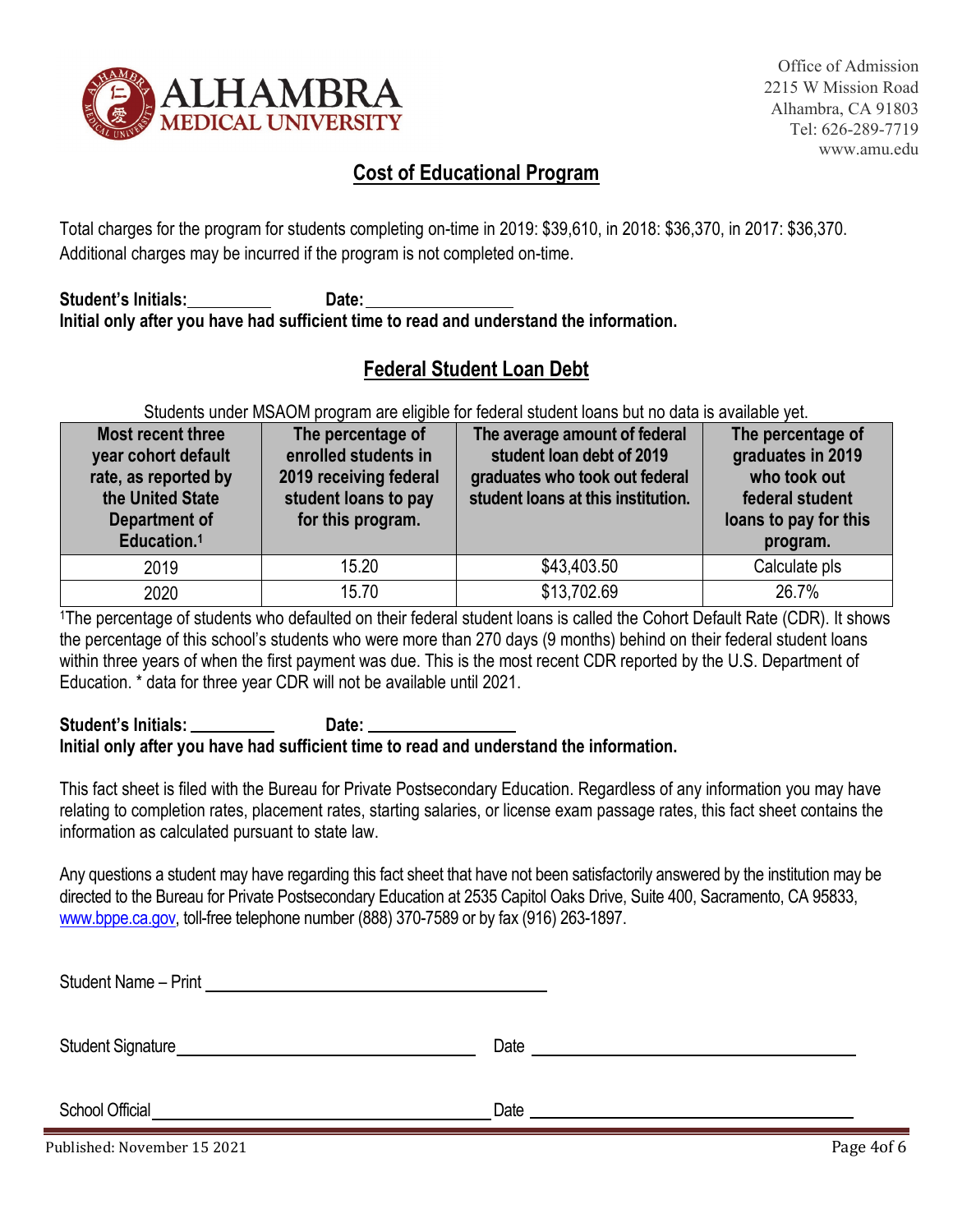

Office of Admission 2215 W Mission Road Alhambra, CA 91803 Tel: 626-289-7719 www.amu.edu

## **Definitions**

- "Number of Students Who Began the Program" means the number of students who began a program who were scheduled to complete the program within 100% of the published program length within the reporting calendar year and excludes all students who cancelled during the cancellation period.
- "Students Available for Graduation" is the number of students who began the program minus the number of students who have died, been incarcerated, or been called to active military duty.
- "Number of On-time Graduates" is the number of students who completed the program within 100% of the published program length within the reporting calendar year.
- "On-time Completion Rate" is the number of on-time graduates divided by the number of students available for graduation.
- "150% Graduates" is the number of students who completed the program within 150% of the program length (includes on-time graduates).
- "150% Completion Rate" is the number of students who completed the program in the reported calendar year within 150% of the published program length, including on-time graduates, divided by the number of students available for graduation.
- "Graduates Available for Employment" means the number of graduates minus the number of graduates unavailable for employment.
- "Graduates Unavailable for Employment" means the graduates who, after graduation, die, become incarcerated, are called to active military duty, are international students that leave the United States or do not have a visa allowing employment in the United States, or are continuing their education in an accredited or bureau-approved postsecondary institution.
- "Graduates Employed in the Field" means graduates who beginning within six months after a student completes the applicable educational program are gainfully employed, whose employment has been reported, and for whom the institution has documented verification of employment. For occupations for which the state requires passing an examination, the six months period begins after the announcement of the examination results for the first examination available after a student completes an applicable educational program.
- "Placement Rate Employed in the Field" is calculated by dividing the number of graduates gainfully employed in the field by the number of graduates available for employment.
- "Number of Graduates Taking Exam" is the number of graduates who took the first available exam in the reported calendar year.
- "First Available Exam Date" is the date for the first available exam after a student completed a program.
- "Passage Rate" is calculated by dividing the number of graduates who passed the exam by the number of graduates who took the reported licensing exam.
- "Number Who Passed First Available Exam" is the number of graduates who took and passed the first available licensing exam after completing the program
- "Salary" is as reported by graduate or graduate's employer.
- "No Salary Information Reported" is the number of graduates for whom, after making reasonable attempts, the school was not able to obtain salary information.

**Student's Initials: Date:**